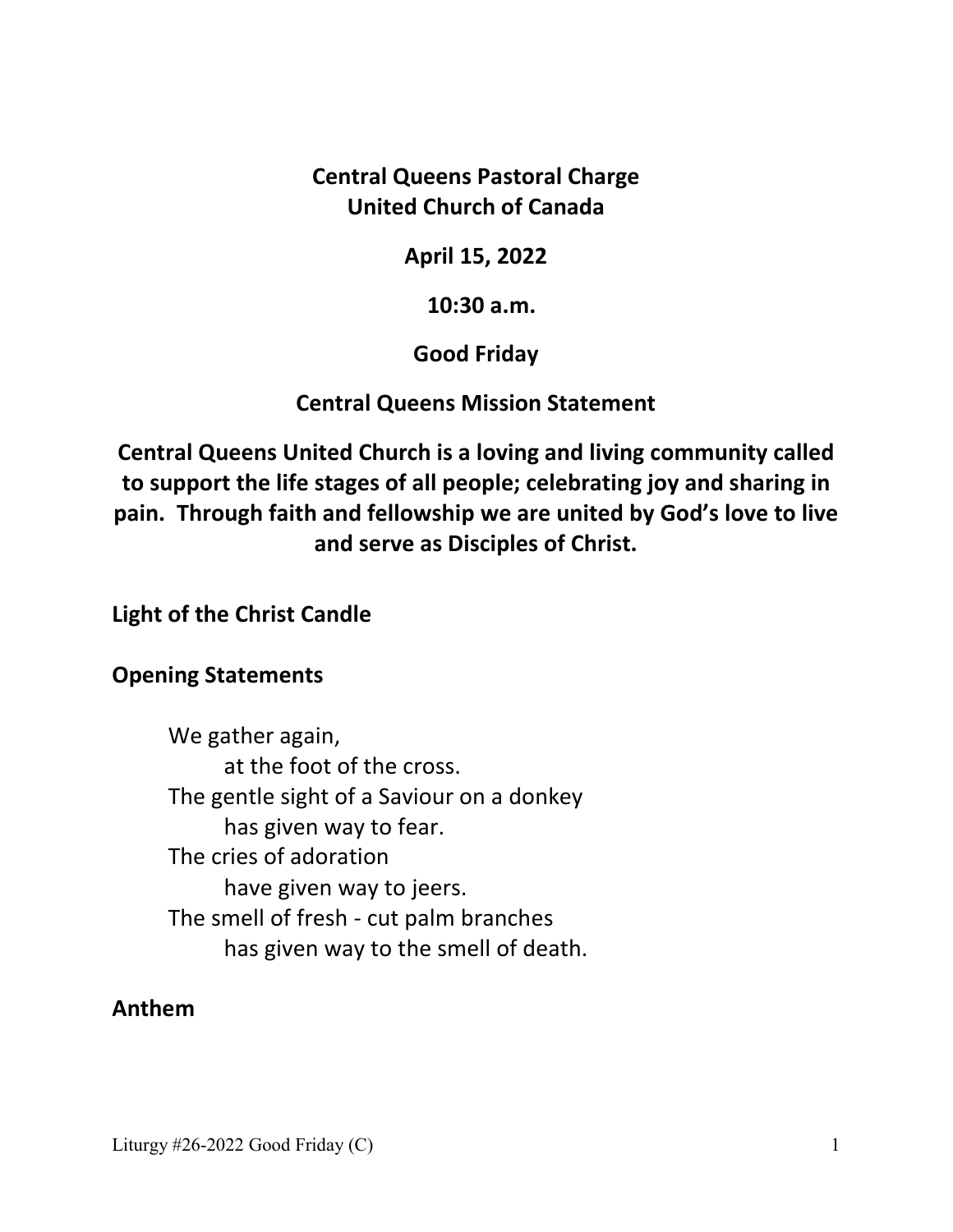#### **Prayer**

 **Holy God, on this dark day, we walk with you into the darkest places of our world and our lives. In the dark shadow of Christ's cross you lead us to discover that even in the darkest places your loving presence embraces us; even in the most painful places your transforming presence heals us.** 

 **On this day** 

 **we see the betrayal of friendships and its consequences; we see how unreliable your followers prove to be in real crisis;** 

 **we remember that your enemies appear to have the upper hand;** 

 **and it appears that all hope of your peaceful, inclusive kingdom on earth is lost.** 

 **As we gather at the foot of the cross,** 

 **we realize that** 

**these events are not some distant history.** 

 **These experiences of hatred, cruelty, and injustice** 

 **continue in our world day.** 

 **As we reflect upon the realities of Good Friday,** 

 **and their impact** 

 **on the lives of your beloved children around the world,**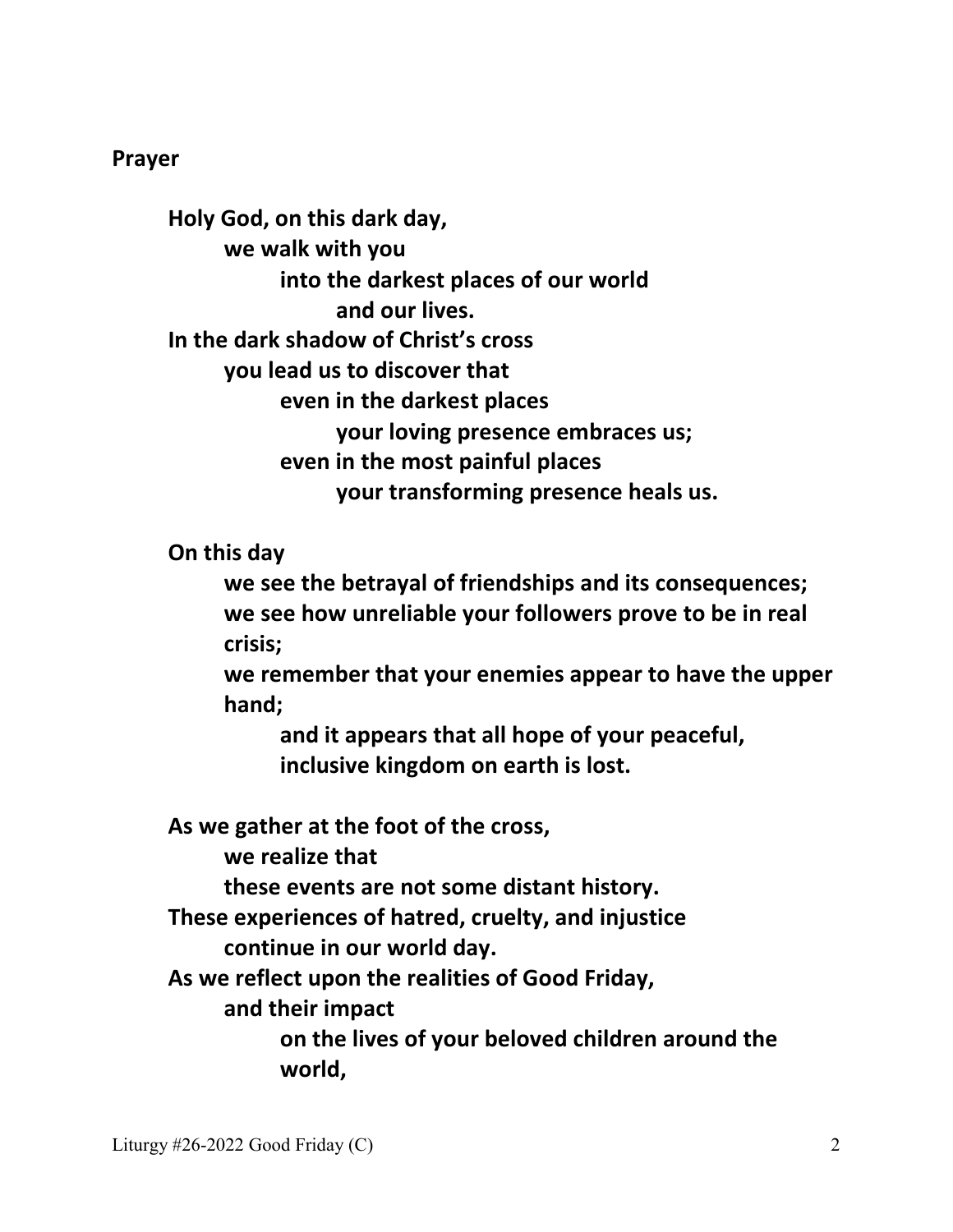# **forgive our duplicity and grant us wisdom to be faithful followers of Jesus who is the Christ. We ask in the name of the Crucified One. Amen.**

**Hymn**: "Shadows Gather, Deep and Cold" VU #134

**The Betrayals** 

 **Friday 3 a.m. – 6 a.m.** 

## **The Servant Girl**

It was a cold night. I was in the courtyard, warming my hands by the fire. I was aware of a lot of commotion inside the grounds of high priest's residence. In the darkness I saw a man, his hands bound with ropes. He was surrounded by a mob of chief priest and scribes. I was sure I had seen the prisoner before. He looked like the rabbi who was always talking about God and arguing with the religious elite. I wondered why they were holding him prisoner.

 I turned back to the fire. I noticed another man I was sure I had seen before.

So I asked him, "Are you not one of the men who travel with that prisoner, Jesus."

The man said, "I don't know him."

I said, "I was sure you I saw you with him."

Again, he said, "I do not know the man."

"Are you sure?" I asked.

He got really angry then and yelled. "I told you I don't know him!" "And then I heard a cock crow somewhere. It was like a trigger. The man broke down and wept."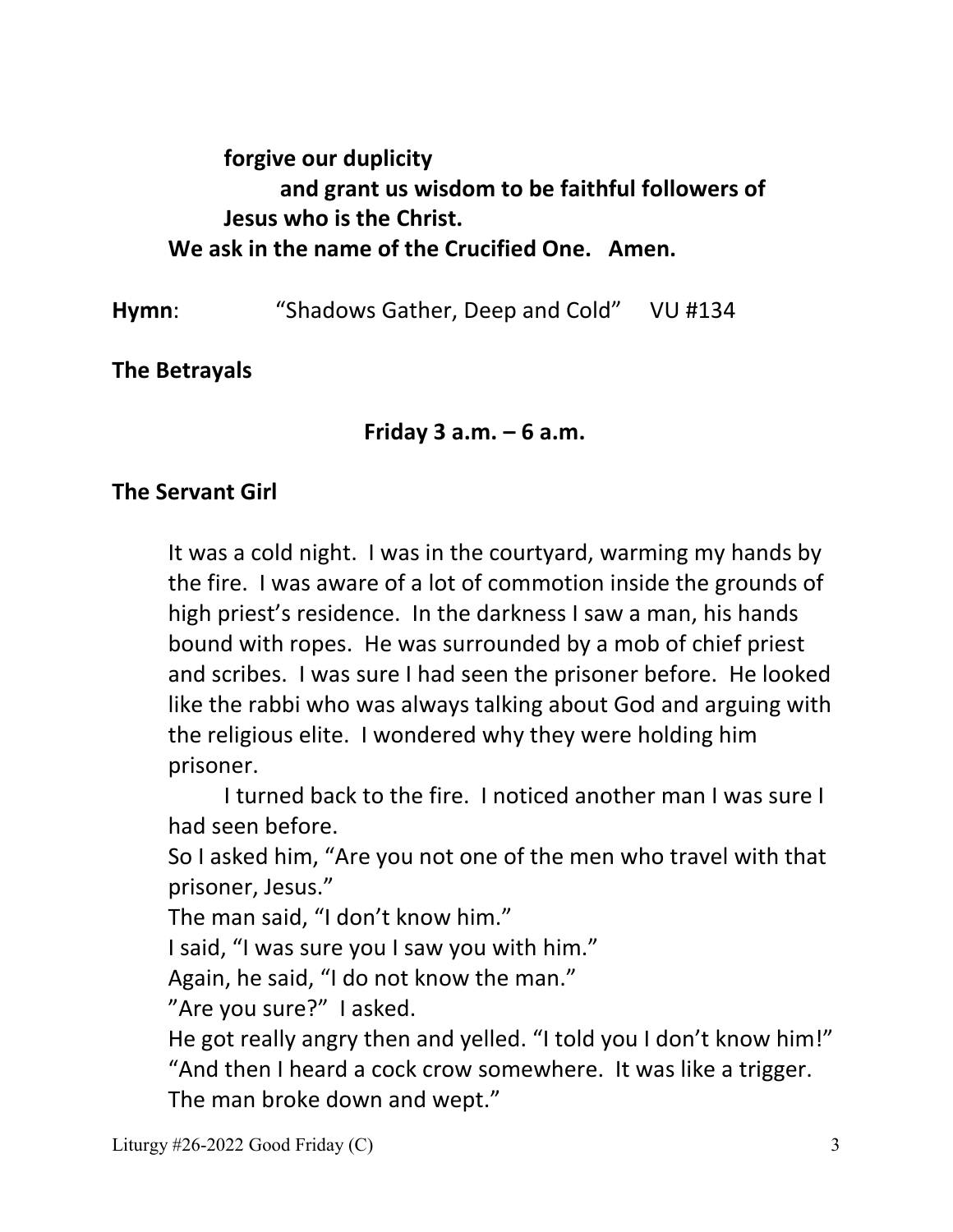### **Meditation**

 Jesus, have we offended you by denying you time and time again? Have we stood on the sidelines or simply slipped away when you needed a voice to speak for the oppressed? Have we offended your God and our God? You lived your life with great love. You lived with a willingness to risk and challenge the powerful people who tried to maintain their positions with no regard for justice or compassion. Your passion was justice and freedom for all. Your ways were peaceful.

#### **Silence**

#### **Stones**

 Betrayals lie like stones of death within us, weighing down our lives with guilt and pain. *(Stone firmly placed)*

**Hymn:** "Bitter was the Night" VU #132 vv.1,2,3

### **Friday 6 a.m. – 9 a.m.**

#### **The Centurion**

 I stood in the high priest's courtyard all night. I heard the religious leaders trying to find some fault with their prisoner, Jesus. They could not agree on the charges. Yet, all of them condemned the man as deserving death. They spat on him and had him flogged.

 When morning came, they marched him over to Pilate. I can still see Pilate, sitting on the judge's bench, asking this Jesus, "Are you the King of the Jews?"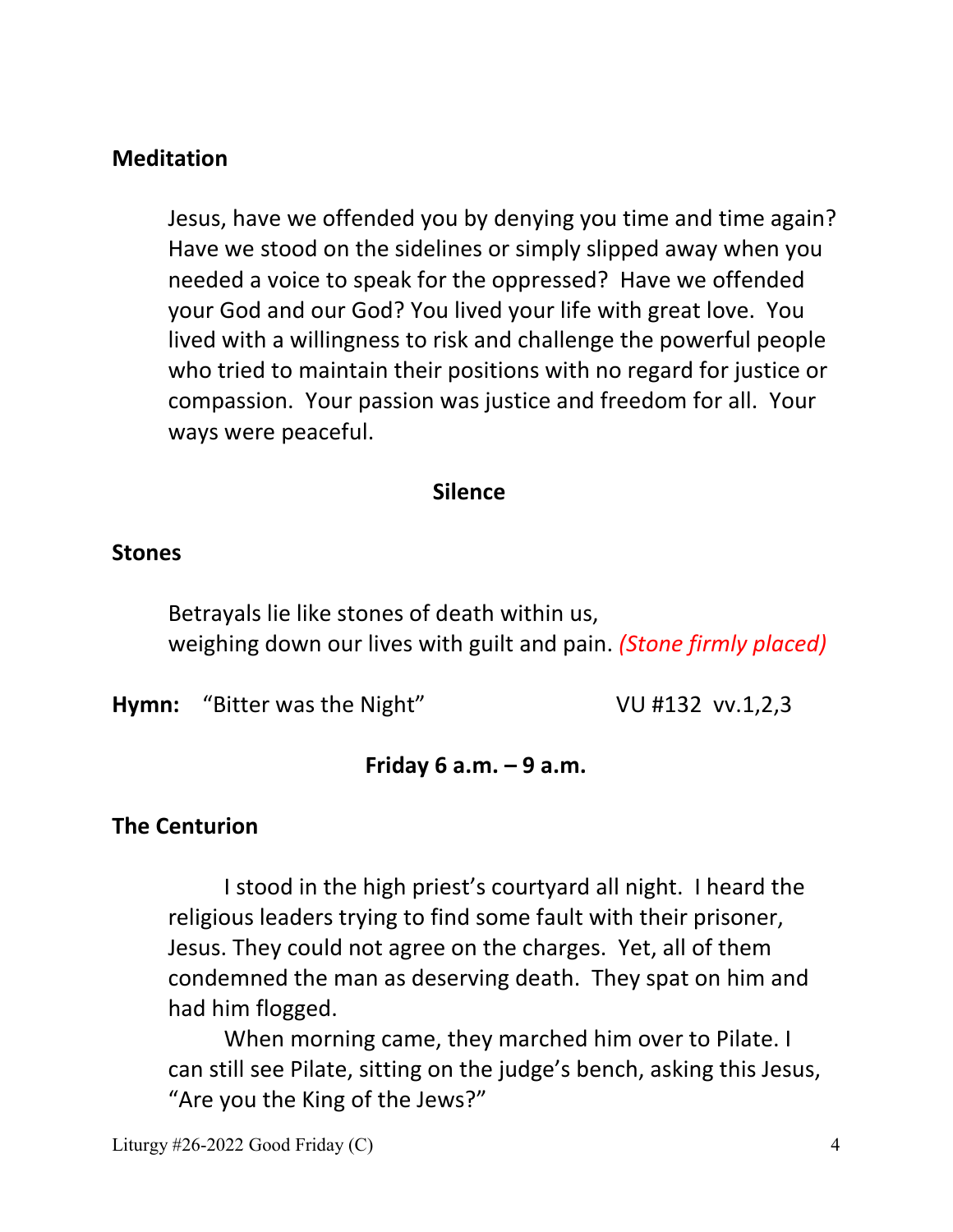This Jesus answered him, "You say that I am."

 Then Pilate asked the religious leaders and the mob of people, "Do you want me to release for you the King of the Jews?"

 The people screamed, "Crucify him! Crucify him!" Those cries still ring in my ears.

 Then, as if to mock him, the religious leaders draped Jesus with a royal robe of purple. The shoved a crown of thorns on his head, and bowed down to him. Then they spat on him and had him flogged again.

 That image still haunts me. It haunts me because of the callousness and injustice. The way of the nations is too often unjust. Yet, it is the norm for most of us. The crime is that we do not even notice. We have lost hope for just and inclusive world.

### **Meditation**

 Jesus, do you see this callousness and injustice in us? How often, have we participated in allowing the innocent to suffer? How often have we judged and dismissed people as unworthy, as not deserving our care or compassion? How often have we taken part in judging others without question, without thought, without even a tear? Have we too cried, "Crucify!"?

#### **Silence**

### **Stones**

 Callousness entombs our compassion. Turning our hearts of flesh to hearts of stone. *(Stone firmly placed)*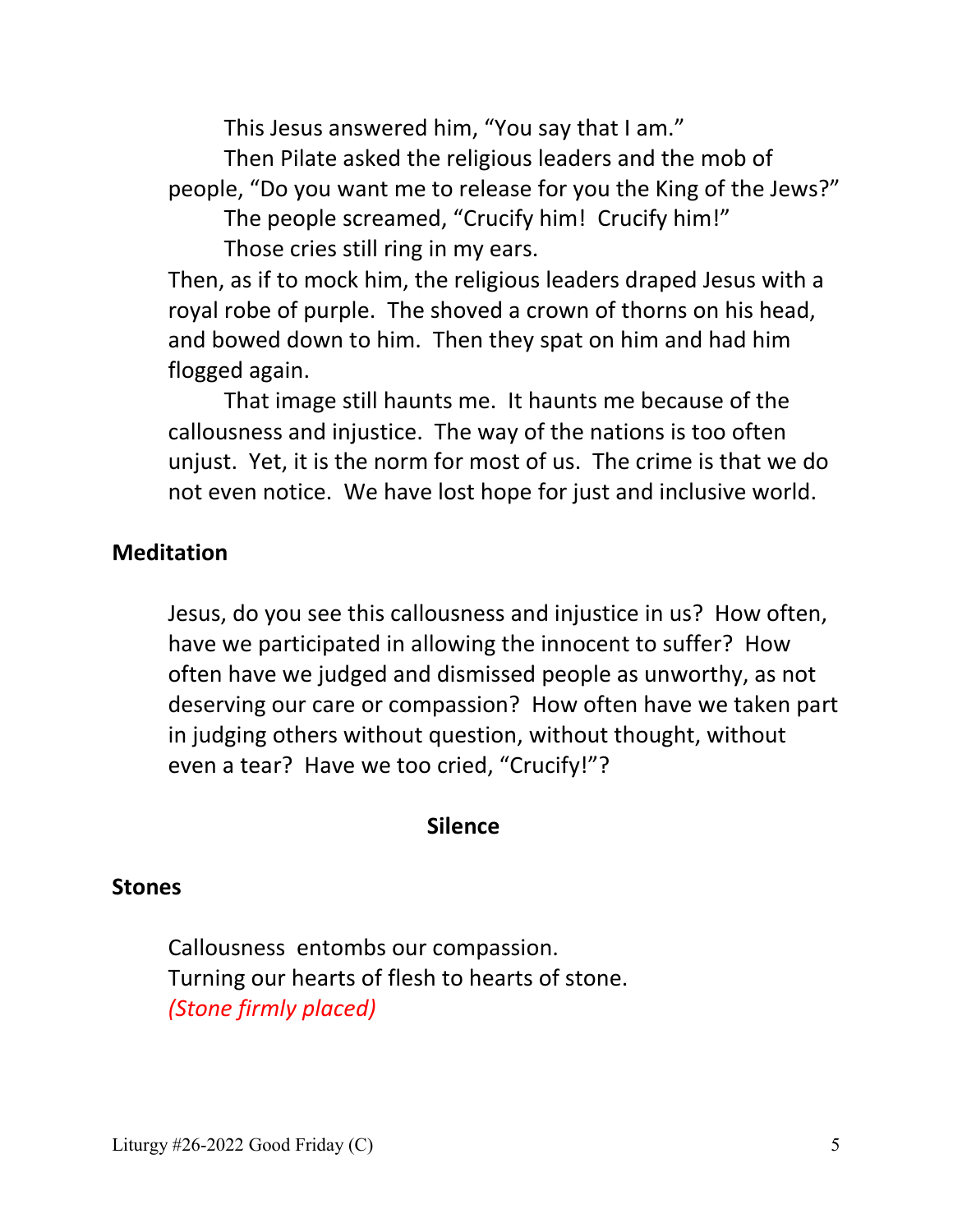#### **Friday 9 a.m. - noon**

#### **Simon of Cyrene**

 I was standing on the road to Calvary, the road to Golgotha, a place of death. The road was lined with people, staring, talking and pointing, as if they had come to watch a parade. Some were mocking this Jesus of Nazareth, as he dragged that heavy cross along the uneven road.

 The man looked exhausted from lack of sleep, lack of food, and the beatings I knew he would have suffered. Then he stumbled under the weight of the cross, and slumped to the ground. The soldiers grabbed him and dragged him to his feet. Those soldiers' hands were not really hands to help Jesus. They were hands to drag him closer to his doom.

 Before I knew it, I was dragged from the crowd. My task was clear. I was to help this man carry his cross.

 I walked behind the condemned man, trying to bear some of the weight of the cross. Head bent, I could see into the faces of the crowd. I wondered, do they really take delight in human misery? Do they try to hide their pain by laughing and jeering at someone else in pain? It is horrible when people close their hearts lest they somehow end up feeling the pain and the burden the afflicted carry.

 I wondered if Jesus saw the same thing – if it broke his heart. He said nothing. He just kept struggling along, dragging this burden. But his silence was thick with sorrow.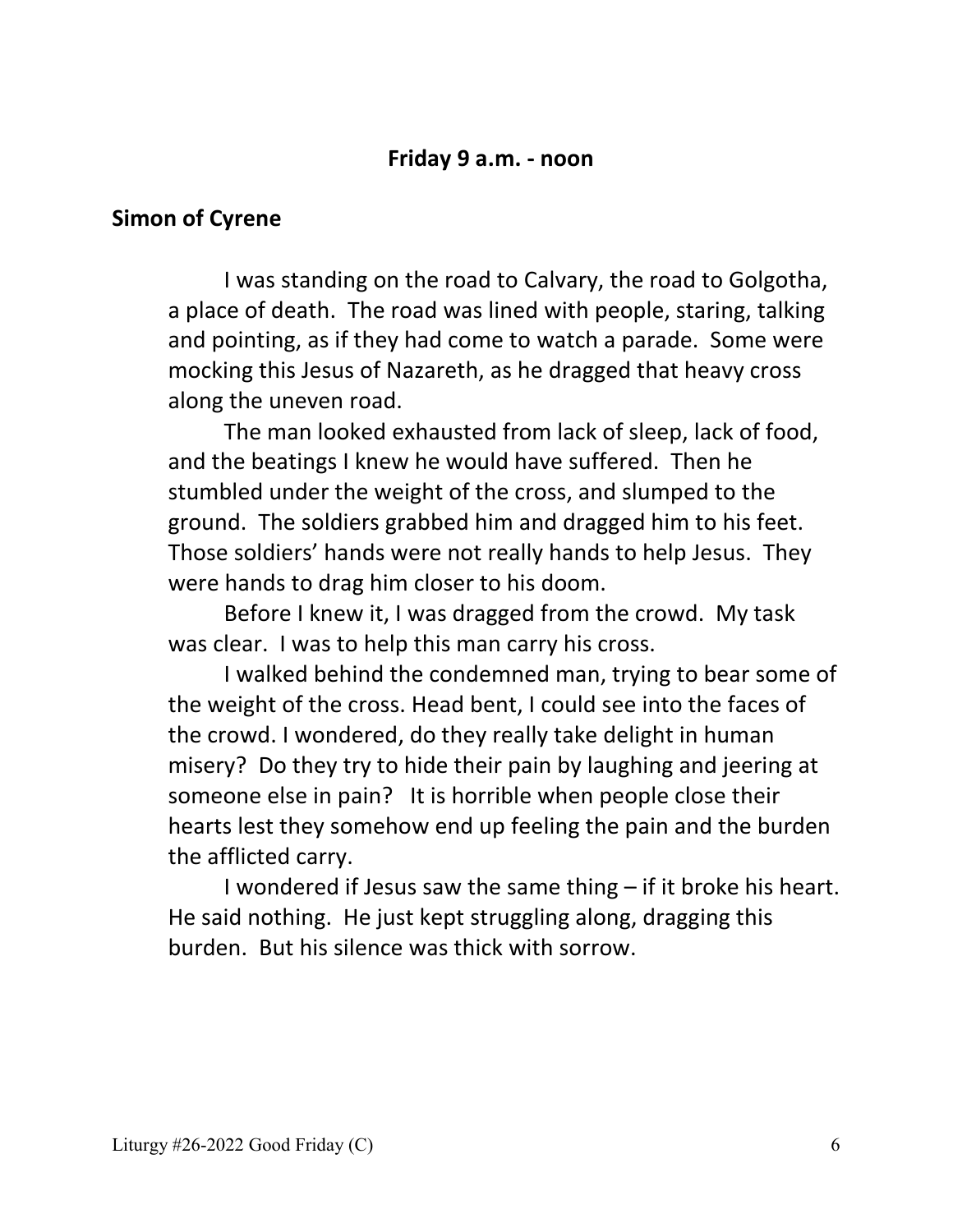### **Meditation**

 Jesus, the world is filled with people who have fallen and struggle to rise. And there are no hands to help them. Everywhere you look there are people who are afflicted, people whom we look at but do not see. People struggle alone. Are we too overwhelmed by our own pain? Are we helpless to intervene against the power of wealth and government? Jesus, do we think this does not involve us?

#### **Silence**

#### **Stones**

 Humankind still gives power to those who use it to oppress and destroy. We still fail to challenge those who allow good to die. When we isolate ourselves from darkness, we isolate ourselves from life. *(Stone firmly placed)*

### **Friday noon – 3 p.m.**

When it was noon, darkness came over the land.

### **Silence**

#### *(\*Hammering of nails.)*

#### **Silence**

Darkness - as if God's back was turned to the world.

#### **Silence**

**Hymn:** "Were You There" VU #144 vv., 1,2,3,4

Liturgy  $\#26$ -2022 Good Friday (C)  $\frac{7}{2}$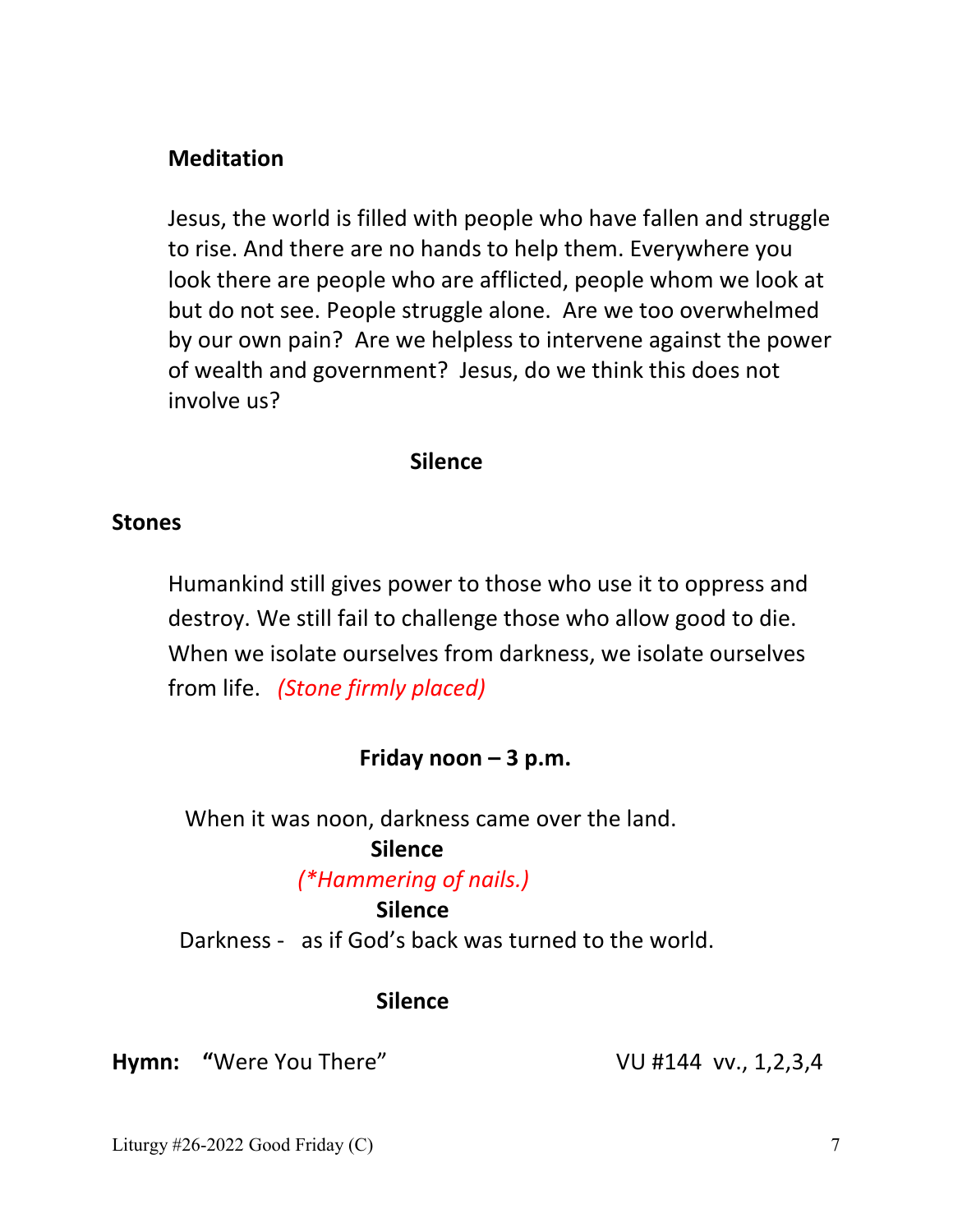### **Friday 3 p.m. – 6 p.m.**

#### **Mary, Mother of Jesus**

 I covered my ears and screamed when I heard the sound of the nails being hammered into his flesh.

"My child. My beloved child," I cried.

 My body was filled with so much pain I fell to my knees. "My Jesus," I wept.

 He was so full of peace and love. Why this violence against him? Why, God? Why?

 I looked up, but I could not see for the tears that filled my eyes and poured down my face. Somehow I crawled to the foot of the cross and clung to the bottom of it. I heard him cry out, "My God, my God, why have you forsaken me?"

 His words rent my heart asunder. Had God turned back on the world? My body was numb with pain.

 Then I heard my son whisper, "God, into your hands I commit my spirit." He said it with such love and such peace; as one would speak to his beloved. Slowly, I felt a gentle peace begin to embrace me.

 As the drops of his blood fell on my back, I felt his blood mingling with my blood, as at his birth.

## **Anthem**

## *Stone firmly placed covering the Light.*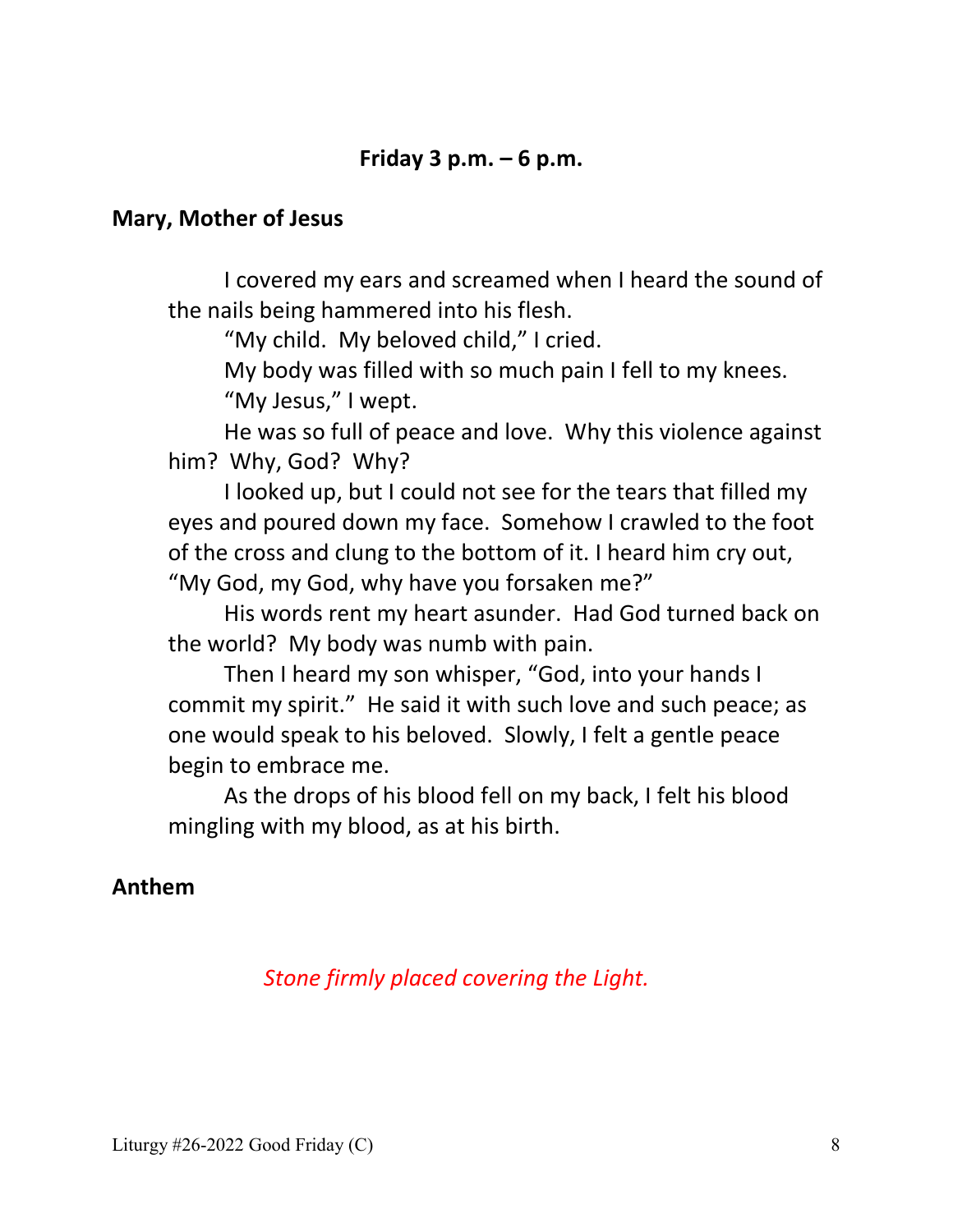## **Friday 3 p.m. – 6 p.m.**

When evening had come, and since it was the day of preparation, the day before the Sabbath, Joseph of Arimathea, a respected member of the council, went boldly to Pilate and asked for the body of Jesus. Pilate agreed. Taking down the body, Joseph wrapped it in linen cloths and laid it in a tomb that had been hewn out of the rock. He rolled a stone against the door of the tomb.

## *Stone is placed in front of the tomb.*

## **Sending Forth**

It is time to leave this place.

Let us commend ourselves into the hands of our loving God.

Go in peace, embraced in the love of Christ. Walk deeply into your own lives, with all their frailties. Discover that, in spirit and in truth, we are walking toward the life and joy of Easter.

## **Good Friday**

The church has long pondered the death of Jesus. In 1097, Anselm, Archbishop of Canterbury, wrote about Jesus' death, emphasizing its sacrificial nature: Jesus died for the sins of the world. This viewpoint included that all of us are sinners and that in order for God to forgive sins, a sacrifice must be offered. Jesus was the perfect sacrifice: the Lamb of God. This understanding of the crucifixion has been

Liturgy  $\#26$ -2022 Good Friday (C) 9